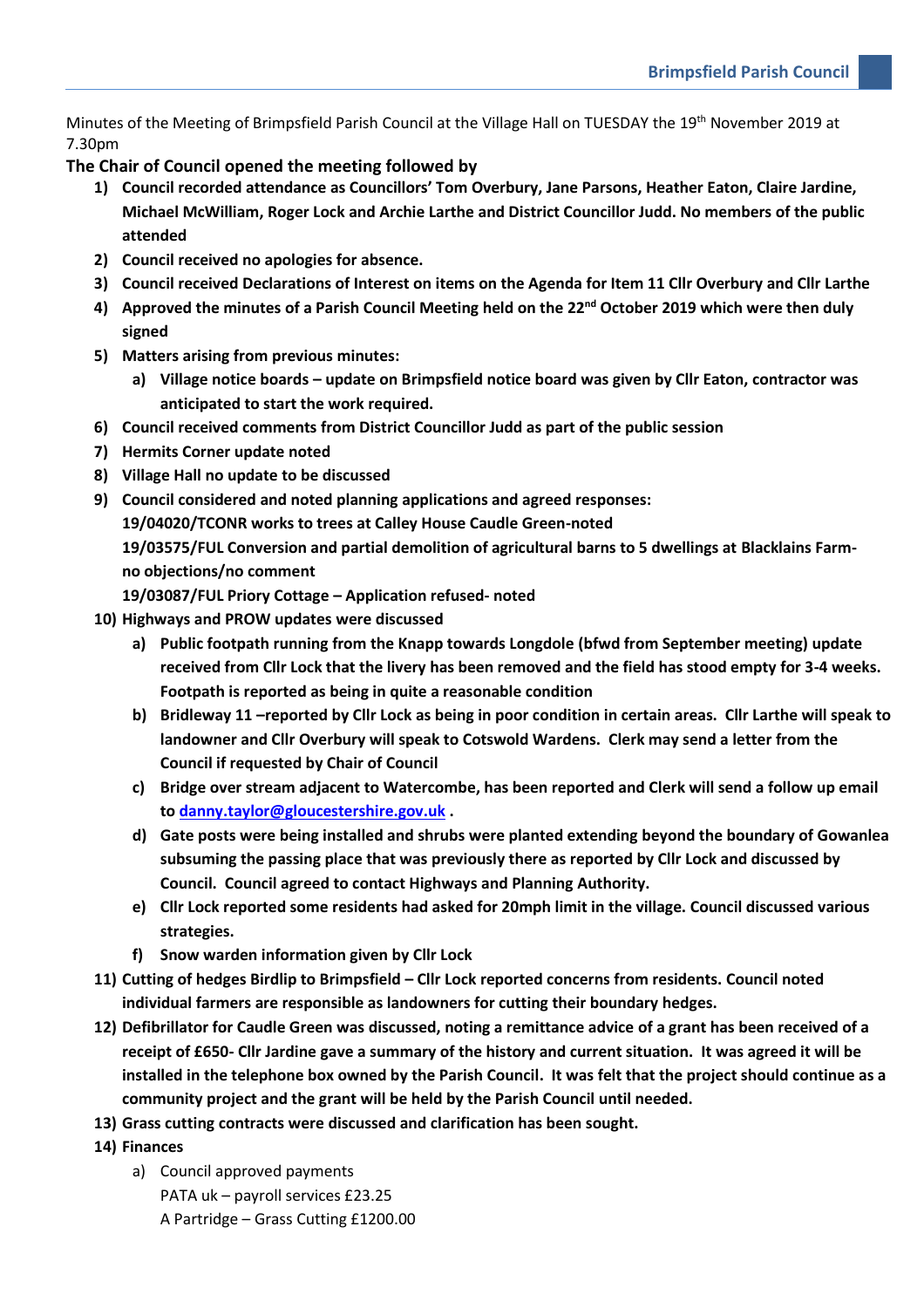HMRC Nov - £48.40 HMRC Dec -£48.40 HMRC January -£48.40 B Holder salary (Oct s/o) £194.18 B Holder salary (Nov s/o) £194.18 B Holder salary (Dec s/o) £194.18 B Holder salary (January s/o) £194.18 B Holder expenses £50.70

- b) Noted receipts £1510 (PRECEPT ) £625 (DEFIBRILLATOR)
- c) Approved cash book
- d) Noted financial reports update
- e) Grant request for Church yard was declined due to legal position of Parish Council
- f) Agreed budget for 2020/21 as attached
- g) Agreed precept for 2020/21 £6200
- h) completed internal control checklist

#### *15)* **Items for information only**

*Defibrillator for Brimpsfield for next agenda*

*Meeting closed 21.25pm*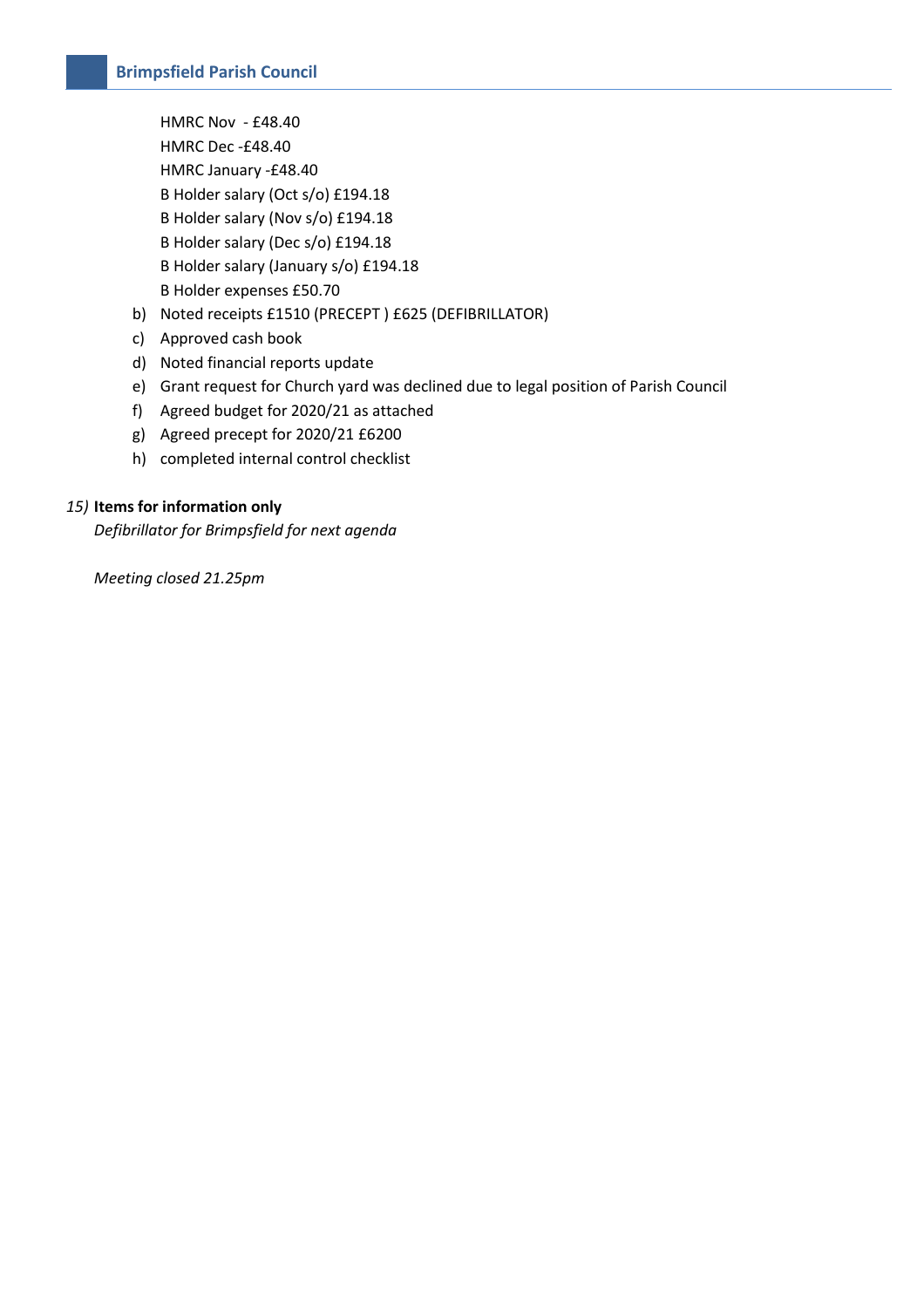| 01.04.19   | opening credit bal (TREASURERS C/A)   |            | 3393.89 |         |
|------------|---------------------------------------|------------|---------|---------|
|            | Opening credit bal (INSTANT /DEPOSIT) |            | 3144.12 |         |
| 26/04/2019 | <b>B HOLDER</b>                       | 468        |         | 194.06  |
| 26/04/2019 | <b>HMRC</b>                           | 469        |         | 48.52   |
|            | SEE 2018/19                           | 470        |         |         |
| 30/04/2019 | <b>GAPTC SUBS</b>                     | 471        |         | 70.78   |
| 02/04/2019 | <b>VILLAGE HALL</b>                   | 472        |         | 200.00  |
| 01/04/2019 | DICKEN ROBERTS JOINERY                | 473        |         | 1200.00 |
| 12/05/2019 | <b>GAPTC AUDIT</b>                    | 474        |         | 160.00  |
| 24/05/2019 | <b>B HOLDER</b>                       | 475        |         | 194.30  |
| 25/05/2019 | <b>HMRC</b>                           | 476        |         | 48.28   |
| 14/05/2019 | <b>B HOLDER EXPENSES</b>              | 477        |         | 64.08   |
| 14/05/2019 | CAME AND CO                           | 478        |         | 355.87  |
| 14/05/2019 | PATA PAYROLL                          | 479        |         | 23.25   |
| 28/06/2019 | cancelled                             | 480        |         |         |
| 28/06/2019 | <b>HMRC</b>                           | 541        |         | 48.40   |
| 15/07/2019 | <b>B HOLDER EXPENSES</b>              | 542        |         | 53.35   |
| 15/07/2019 | DICKEN ROBERTS JOINERY                | 543        |         | 91.72   |
| 26/07/2019 | <b>HMRC</b>                           | 544        |         | 48.60   |
| 26/08/2019 | <b>HMRC</b>                           | 545        |         | 48.40   |
| 25/04/2019 | <b>CDC</b>                            | <b>REC</b> | 4531.00 |         |
| 26/06/2019 | <b>B HOLDER</b>                       | <b>SO</b>  |         | 194.18  |
| 16/07/2019 | r lock-Denmans                        | 546        |         | 18.00   |
| 10/09/2019 | PATA PAYROLL                          | 547        |         | 23.25   |
| 10/09/2019 | b holder                              | 548        |         | 43.85   |
| 20/09/2019 | <b>HMRC</b>                           | 549        |         | 48.40   |
| 20/10/2019 | <b>HMRC</b>                           | 550        |         | 48.40   |
| 26/07/2019 | <b>B HOLDER</b>                       | S/O        |         | 194.18  |
| 26/08/2019 | <b>B HOLDER</b>                       | S//O       |         | 194.18  |
| 26/09/2019 | <b>B HOLDER</b>                       | S/O        |         | 194.18  |
| 26/10/2019 | <b>B HOLDER</b>                       | S/O        |         | 194.18  |
| 04/11/2019 | PATA PAYROLL                          | 551        |         | 23.25   |
| 14/11/2019 | A PARTRIDGE                           | 552        |         | 1200.00 |
| 15/11/2019 | <b>B HOLDER EXPENSES</b>              | 553        |         | 50.70   |
| 26/09/2019 | <b>PRECEPT</b>                        | <b>REC</b> | 1510.00 |         |
| 09/10/2019 | <b>INTEREST</b>                       | <b>REC</b> | 0.13    |         |
| 09/09/2019 | <b>INTEREST</b>                       | <b>REC</b> | 0.13    |         |
| 09/08/2019 | <b>INTEREST</b>                       | <b>REC</b> | 0.13    |         |
| 09/07/2019 | <b>INTEREST</b>                       | <b>REC</b> | 0.12    |         |
| 09/06/2019 | <b>INTEREST</b>                       | <b>REC</b> | 0.14    |         |
| 09/05/2019 | <b>INTEREST</b>                       | <b>REC</b> | 0.13    |         |
| 43564.00   | <b>INTEREST</b>                       | <b>REC</b> | 0.12    |         |
|            | Totals                                |            | 6041.90 | 5276.36 |

# *CASH BOOK TO 16/11/19*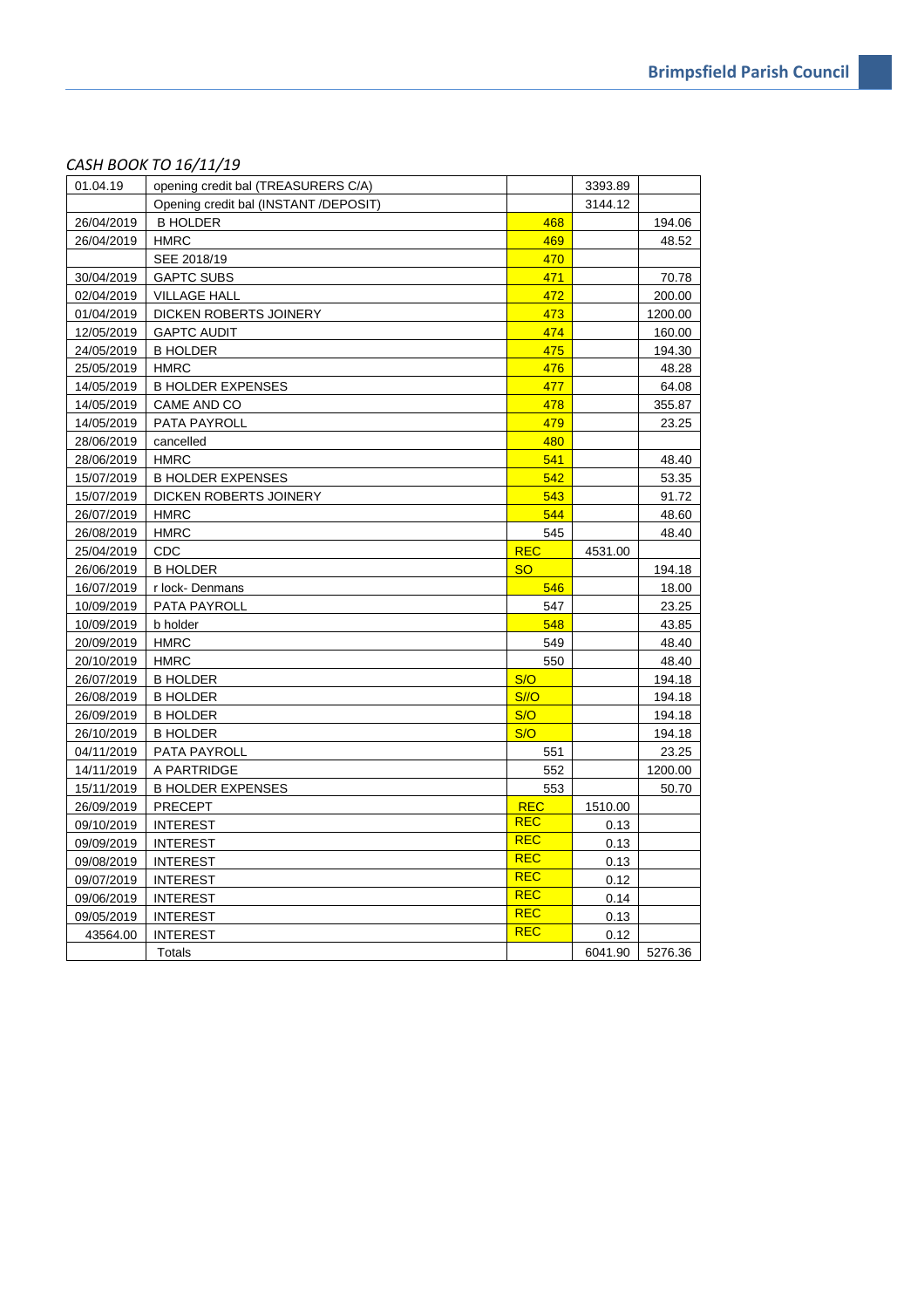## **Brimpsfield Parish Council**

| <b>BANK SUMMARY</b>                  |                                |          |         |
|--------------------------------------|--------------------------------|----------|---------|
|                                      | o/balance 1/4/19               | 6538.01  |         |
|                                      | payments TO 16/11/19           | -5276.36 |         |
|                                      | receipts TO 16/11/19           | 6041.90  |         |
|                                      | Closing balance 16/11/19       | 7303.55  |         |
| <b>BANK</b><br><b>RECONCILIATION</b> |                                |          |         |
| treasurers                           | bank statement 96              |          | 5600.93 |
|                                      | outstanding cheques            |          |         |
|                                      | 545                            | 48.40    |         |
|                                      | 547                            | 23.25    |         |
|                                      | 551                            | 23.25    |         |
|                                      | 552                            | 1200.00  |         |
|                                      | 553                            | 50.70    |         |
|                                      | 548                            | 48.40    |         |
|                                      | 549                            | 48.40    |         |
|                                      |                                |          | 1442.40 |
|                                      |                                |          | 4158.53 |
| INSTANT(DEPOSIT)                     | Bank statement 79              |          | 3145.02 |
|                                      | <b>BANK BALANCE RECONCILED</b> |          | 7303.55 |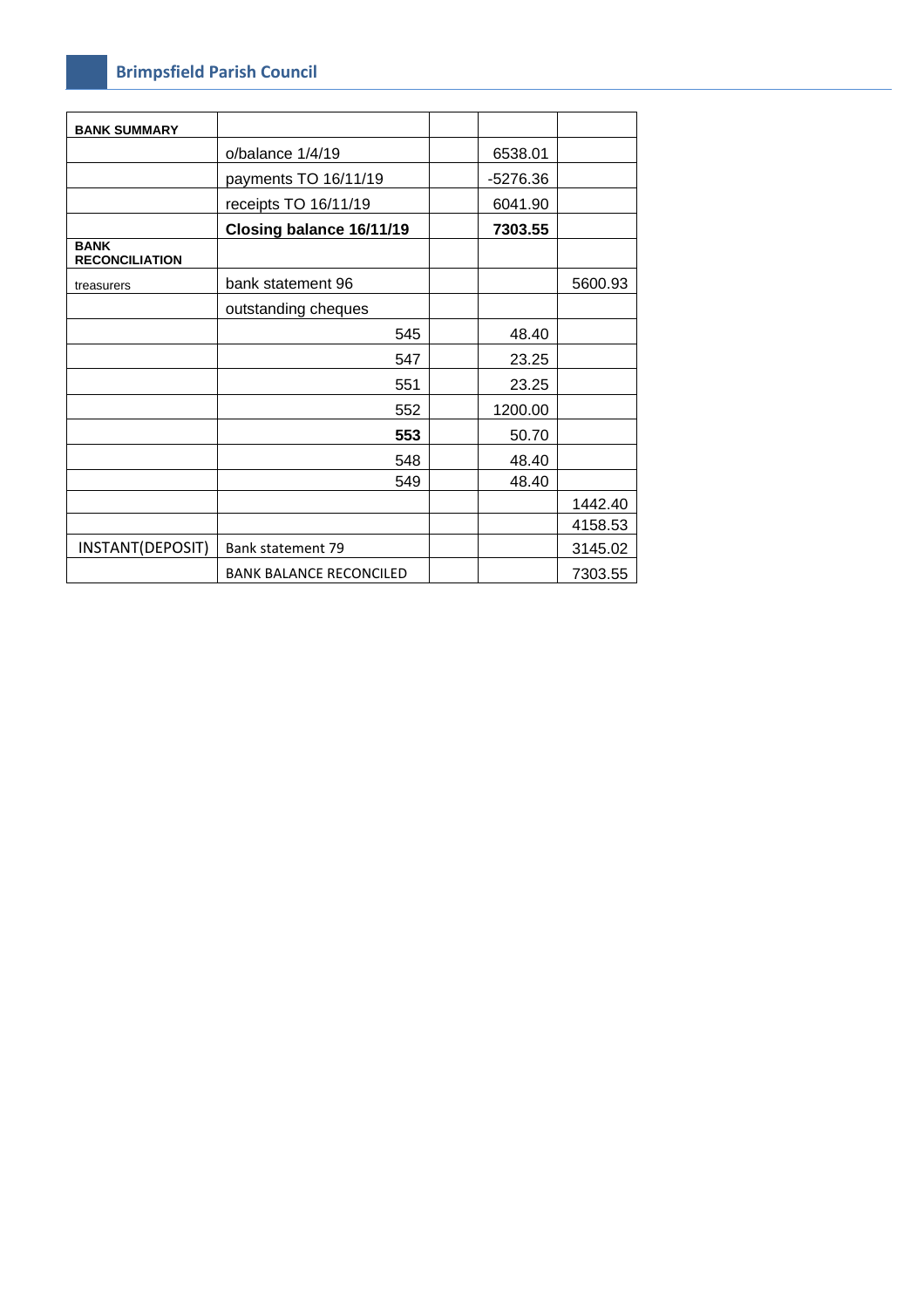## *BUDGET AGAINST ACTUAL YEAR TO DATE 16/11/19*

|                                  | <b>BUDGET</b>  | Y TO D<br>income/<br>expenditure | <b>BALANCE</b> | monies<br>still<br>due in | more<br>income<br>than<br>planned | monies<br>available<br>to spend | over<br>spend   |
|----------------------------------|----------------|----------------------------------|----------------|---------------------------|-----------------------------------|---------------------------------|-----------------|
| <b>INCOME</b>                    |                |                                  |                |                           |                                   |                                 |                 |
| Precept                          | 6000           | 6041                             | $-41$          | $-41$                     |                                   |                                 |                 |
| Interest                         | 1              | 1                                | $\mathbf 0$    | $\mathbf 0$               |                                   |                                 |                 |
| VAT refund                       | 10             | $\Omega$                         | 10             | 10                        |                                   |                                 |                 |
| Wayleave                         | 30             | $\mathbf 0$                      | 30             | 30                        |                                   |                                 |                 |
| other                            | $\overline{0}$ | $\Omega$                         | $\Omega$       | $\mathbf 0$               |                                   |                                 |                 |
| <b>TOTAL INCOME</b>              | 6041           | 6042                             | $-1$           | $-1$                      | 0                                 |                                 |                 |
| <b>EXPENDITURE</b>               |                |                                  |                |                           |                                   |                                 |                 |
| <b>Clerks Salary</b>             | 2800           | 1698                             | 1102           |                           |                                   | 1102                            |                 |
| Admin / Expenses                 | 225            | 212                              | 13             |                           |                                   | 13                              |                 |
| Payroll Management               | 110            | 70                               | 40             |                           |                                   | 40                              |                 |
| Insurance                        | 350            | 356                              | $-6$           |                           |                                   |                                 | $6\phantom{.0}$ |
| Audit                            | 190            | 160                              | 30             |                           |                                   | 30                              |                 |
| <b>Grass cutting Brimpsfield</b> | 360            | 360                              | 0              |                           |                                   | 0                               |                 |
| Grass cutting Caudle green       | 840            | 840                              | $\mathbf 0$    |                           |                                   | 0                               |                 |
| Mtg Room hire                    | 200            | 200                              | $\mathbf 0$    |                           |                                   | 0                               |                 |
| Subs                             | 150            | 71                               | 79             |                           |                                   | 79                              |                 |
| Training                         | 250            | $\mathbf 0$                      | 250            |                           |                                   | 250                             |                 |
| <b>Specialist Advice</b>         | 300            | $\mathbf 0$                      | 300            |                           |                                   | 300                             |                 |
| Maintenance & repairs            | 0              | 110                              | $-110$         |                           |                                   |                                 | 110             |
| Grants / Donations               | 200            | $\mathbf 0$                      | 200            |                           |                                   | 200                             |                 |
| FROM RESERVES (notice board)     |                | 1200                             | $-1200$        |                           |                                   |                                 | 1200            |
| Equip & Assets                   | 250            | $\mathbf 0$                      | 250            |                           |                                   | 250                             |                 |
| Web- site                        | 100            | $\mathbf 0$                      | 100            |                           |                                   | 100                             |                 |
| <b>Sect 137</b>                  | 25             | $\Omega$                         | 25             |                           |                                   | 25                              |                 |
| Village hall Grant               | 300            | $\mathbf 0$                      | 300            |                           |                                   | 300                             |                 |
|                                  |                |                                  | $\mathbf 0$    |                           |                                   | 0                               |                 |
|                                  |                | 0.00                             | $\mathbf 0$    |                           |                                   | 0                               |                 |
| <b>COUNCIL TO CONFIRM</b>        |                |                                  | $\overline{0}$ |                           |                                   | 0                               |                 |
|                                  |                |                                  |                |                           |                                   | $\overline{0}$                  |                 |
| <b>EXPENDITURE TOTALS</b>        | 6650           | 5276.36                          | 1374           |                           |                                   | 2689                            | 1298            |